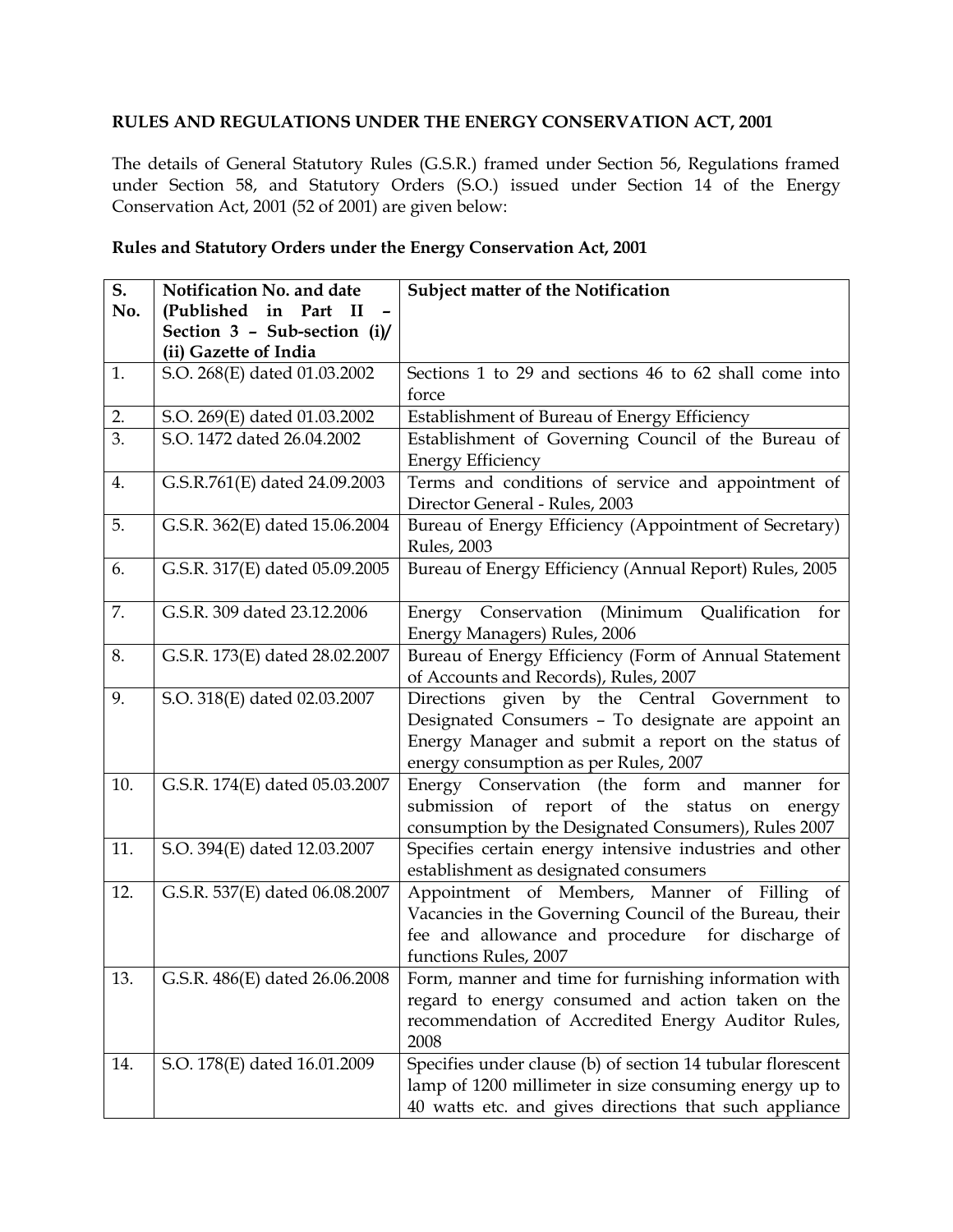|                          |                                                                                                                                   | shall display particulars on label under clause (d) of<br>section 14                                                                                                                                                                                                                                                                                                                                                                                 |
|--------------------------|-----------------------------------------------------------------------------------------------------------------------------------|------------------------------------------------------------------------------------------------------------------------------------------------------------------------------------------------------------------------------------------------------------------------------------------------------------------------------------------------------------------------------------------------------------------------------------------------------|
| 15.                      | S.O. 179(E) dated 16.01.2009                                                                                                      | Specifies under clause (a) of section 14, the energy                                                                                                                                                                                                                                                                                                                                                                                                 |
|                          |                                                                                                                                   | consumption standards for star labelled<br>tubular                                                                                                                                                                                                                                                                                                                                                                                                   |
|                          |                                                                                                                                   | florescent lamp                                                                                                                                                                                                                                                                                                                                                                                                                                      |
| 16.                      | S.O. 180(E) dated 16.01.2009                                                                                                      | Specifies under clause (b) of section 14, the room air                                                                                                                                                                                                                                                                                                                                                                                               |
|                          |                                                                                                                                   | conditioner of vapour compressor type for household                                                                                                                                                                                                                                                                                                                                                                                                  |
|                          |                                                                                                                                   | use of a rated cooling capacity of 9000 kcal/hour and                                                                                                                                                                                                                                                                                                                                                                                                |
|                          |                                                                                                                                   | gives directions that the such air conditioners shall                                                                                                                                                                                                                                                                                                                                                                                                |
|                          |                                                                                                                                   | display particulars on label under clause (d) of section 14                                                                                                                                                                                                                                                                                                                                                                                          |
| 17.                      | S.O. 181(E) dated 16.01.2009                                                                                                      | Specifies the energy consumption standards for star                                                                                                                                                                                                                                                                                                                                                                                                  |
|                          |                                                                                                                                   | labelled air conditioners of vapour compressor type for                                                                                                                                                                                                                                                                                                                                                                                              |
|                          |                                                                                                                                   | household use of a rated cooling capacity of 9000                                                                                                                                                                                                                                                                                                                                                                                                    |
|                          |                                                                                                                                   | kcal/hour                                                                                                                                                                                                                                                                                                                                                                                                                                            |
| 18.                      | S.O. 182 dated 16.01.2009                                                                                                         | Specifies under clause (b) of section 14 household frost-                                                                                                                                                                                                                                                                                                                                                                                            |
|                          |                                                                                                                                   | free refrigerator and gives direction that such appliance                                                                                                                                                                                                                                                                                                                                                                                            |
|                          |                                                                                                                                   | shall display particulars on label under clause (d) of                                                                                                                                                                                                                                                                                                                                                                                               |
|                          |                                                                                                                                   | section 14                                                                                                                                                                                                                                                                                                                                                                                                                                           |
| 19.                      | S.O 183 dated 16.01.2009                                                                                                          | Specifies under clause (a) of section 14 the energy                                                                                                                                                                                                                                                                                                                                                                                                  |
|                          |                                                                                                                                   | consumption standard for star labelled household frost-                                                                                                                                                                                                                                                                                                                                                                                              |
| 20.                      | S.O. 184 dated 16.01.2009                                                                                                         | free refrigerator<br>Specifies under clause (b) of section 14 the distribution                                                                                                                                                                                                                                                                                                                                                                       |
|                          |                                                                                                                                   | transformers and gives direction that such appliance                                                                                                                                                                                                                                                                                                                                                                                                 |
|                          |                                                                                                                                   | shall display particulars on label under clause (d) of                                                                                                                                                                                                                                                                                                                                                                                               |
|                          |                                                                                                                                   | section 14                                                                                                                                                                                                                                                                                                                                                                                                                                           |
| 21.                      | S.O. 185(E) dated 16.01.2009                                                                                                      | Specifies the energy consumption standard for star                                                                                                                                                                                                                                                                                                                                                                                                   |
|                          |                                                                                                                                   | transformers<br>labelled<br>distribution<br>distribution                                                                                                                                                                                                                                                                                                                                                                                             |
|                          |                                                                                                                                   | transformers                                                                                                                                                                                                                                                                                                                                                                                                                                         |
| 22.                      | G.S.R. 25 dated 21.03.2009                                                                                                        | Manner of holding enquiry Rules, 2009                                                                                                                                                                                                                                                                                                                                                                                                                |
| 23.                      | S.O. 24(E) dated 05.01.2010                                                                                                       | Amends S.O. 181(E) dated the 12.01.2009 regarding the                                                                                                                                                                                                                                                                                                                                                                                                |
|                          |                                                                                                                                   | energy consumption standards for star labelled air                                                                                                                                                                                                                                                                                                                                                                                                   |
|                          |                                                                                                                                   | conditioners                                                                                                                                                                                                                                                                                                                                                                                                                                         |
| 24.                      | S.O. 25(E) dated 05.01.2010                                                                                                       | Amends S.O. 183(E) dated 12.01.2009 regarding energy                                                                                                                                                                                                                                                                                                                                                                                                 |
|                          |                                                                                                                                   | consumption standard for star labelled household frost-                                                                                                                                                                                                                                                                                                                                                                                              |
|                          |                                                                                                                                   | free refrigerator                                                                                                                                                                                                                                                                                                                                                                                                                                    |
| 25.                      | S.O. 1861(E) dated 30.07.2010                                                                                                     | Additional matters specified for inspection under section                                                                                                                                                                                                                                                                                                                                                                                            |
|                          |                                                                                                                                   |                                                                                                                                                                                                                                                                                                                                                                                                                                                      |
|                          |                                                                                                                                   |                                                                                                                                                                                                                                                                                                                                                                                                                                                      |
|                          |                                                                                                                                   |                                                                                                                                                                                                                                                                                                                                                                                                                                                      |
|                          |                                                                                                                                   |                                                                                                                                                                                                                                                                                                                                                                                                                                                      |
|                          |                                                                                                                                   |                                                                                                                                                                                                                                                                                                                                                                                                                                                      |
|                          |                                                                                                                                   |                                                                                                                                                                                                                                                                                                                                                                                                                                                      |
|                          |                                                                                                                                   |                                                                                                                                                                                                                                                                                                                                                                                                                                                      |
|                          |                                                                                                                                   |                                                                                                                                                                                                                                                                                                                                                                                                                                                      |
| 26.<br>27.<br>28.<br>29. | G.S.R. 645(E) dated 30.07.2010<br>G.S.R. 139 dated 28.08.2010<br>G.S.R. 645(E) dated 26.08.2011<br>G.S.R. 269(E) dated 30.03.2012 | 17(2) of the EC Act, 2001<br>Energy Conservation (Inspection) Rules, 2010<br>Amends G.S.R. 25 dated the 25.02.2009 regarding<br>Manner of holding inquiry Rules, 2010<br>Amends G.S.R. 645(E) dated the 27.07.2010<br>consumption<br>standards<br>Energy<br>norms<br>and<br>for<br>designated consumers, form time within which, and<br>manner of preparation and implementation of scheme,<br>procedure for issue of Energy saving certificates and |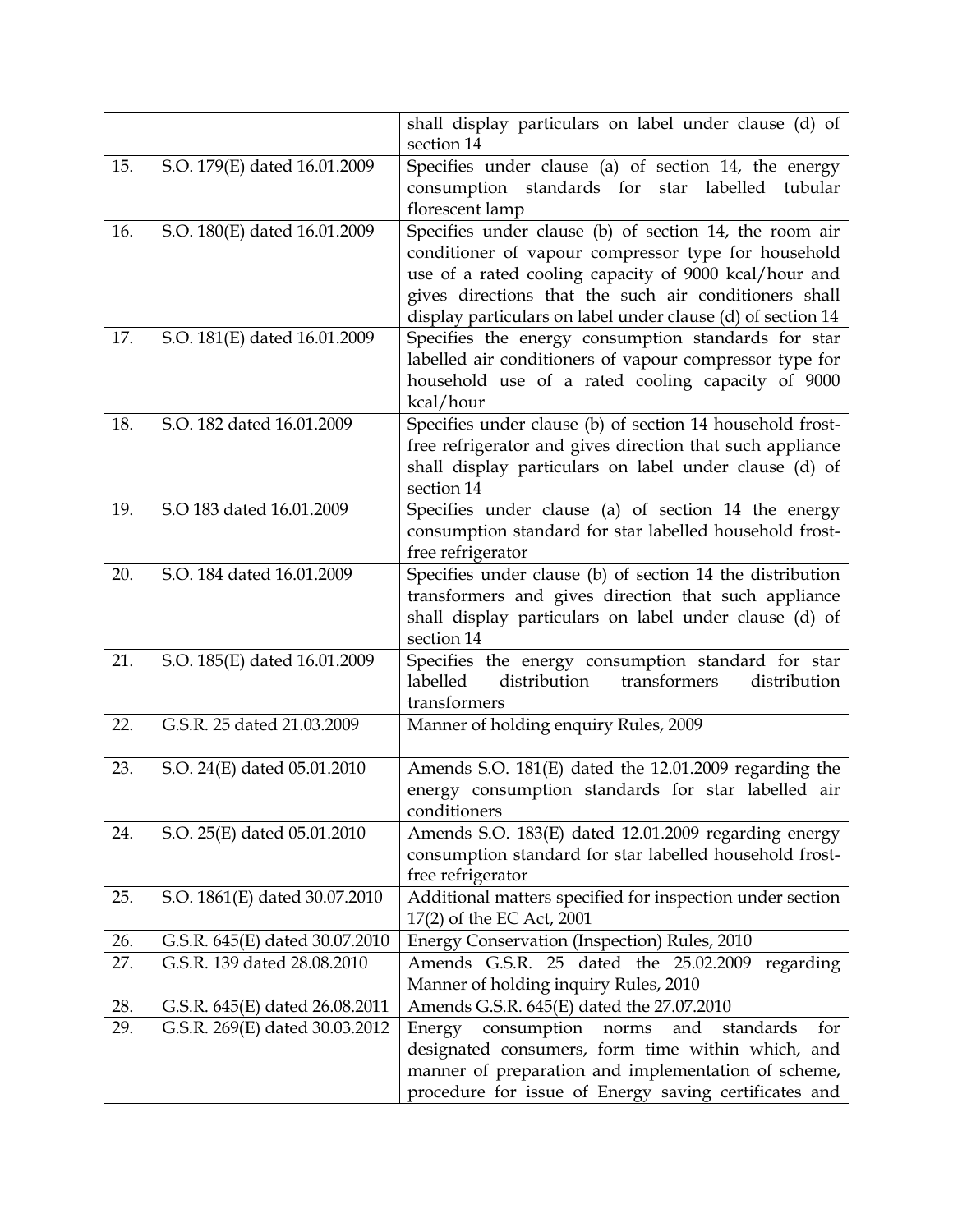|     |                                | value of per metric ton of oil equivalent energy          |  |  |  |  |  |
|-----|--------------------------------|-----------------------------------------------------------|--|--|--|--|--|
|     |                                | consumed Rules, 2012                                      |  |  |  |  |  |
| 30. | S.O. 687(E) dated 30.03.2012   | Establishes and prescribe energy consumption norms        |  |  |  |  |  |
|     |                                | and standards for designated consumers and directs        |  |  |  |  |  |
|     |                                | them to comply with such norms and standards              |  |  |  |  |  |
| 31. | G.S.R. 510(E) dated 28.06.2012 | Establishes Appellate tribunal for energy conservation    |  |  |  |  |  |
|     |                                | and specifies procedure, form, fee and record of          |  |  |  |  |  |
|     |                                | proceeding Rules, 2012.                                   |  |  |  |  |  |
| 32. | S.O. 1433(E) dated 28.06.2012  | Specifies the date on which the provisions of Section 30, |  |  |  |  |  |
|     |                                | 31, 44 and 45 of the EC Act, 2001 comes into force        |  |  |  |  |  |
| 33. | S.O. 1970(E) dated 02.07.2013  | Amends S.O. 181(E) dated the 12.01.2009 regarding the     |  |  |  |  |  |
|     |                                | energy consumption standards for star labelled air        |  |  |  |  |  |
|     |                                | conditioners                                              |  |  |  |  |  |

## **Regulations under Energy Conservation Act, 2001**

| S <sub>1</sub> | Notification No. and date       | Subject matter of the Notification                        |  |  |  |  |  |
|----------------|---------------------------------|-----------------------------------------------------------|--|--|--|--|--|
| No.            | (Published in Part III          |                                                           |  |  |  |  |  |
|                | Section 4 (Extraordinary/       |                                                           |  |  |  |  |  |
|                | Ordinary) Gazette of India      |                                                           |  |  |  |  |  |
| 1.             | F. No. $02-11(1)/03$ -BEE dated | Specifies Bureau of Energy Efficiency (Procedures for     |  |  |  |  |  |
|                | 27.09.2005                      | conduct of business of the Governing Council)             |  |  |  |  |  |
|                |                                 | Regulations, 2005                                         |  |  |  |  |  |
| 2.             | F. No. $02-11(3)/05$ -BEE dated | Specifies Bureau of Energy Efficiency (Advisory           |  |  |  |  |  |
|                | 25.11.2008                      | Committee) Regulations, 2008                              |  |  |  |  |  |
| 3.             | F. No. $02/11(5)/03$ -BEE-1     | Specifies Bureau of Energy Efficiency (Particulars and    |  |  |  |  |  |
|                | dated 07.07.2009                | the manner of the display on labels of Tubular Flurescent |  |  |  |  |  |
|                | (amended vide notification      | Lamps) Regulations, 2009                                  |  |  |  |  |  |
|                | dated 05.01.2010)               |                                                           |  |  |  |  |  |
| 4.             | F. No. $02/11(5)/03$ -BEE-2     | Specifies Bureau of Energy Efficiency (Particulars and    |  |  |  |  |  |
|                | dated 07.07.2009                | the manner of the display on labels of Room Air           |  |  |  |  |  |
|                | (amended vide notifications     | Conditioners) Regulations, 2009                           |  |  |  |  |  |
|                | dt. 05.01.2010 & 09.05.2013)    |                                                           |  |  |  |  |  |
| 5.             | F. No. $02/11(5)/03$ -BEE-3     | Specifies Bureau of Energy Efficiency (Particulars and    |  |  |  |  |  |
|                | dated 07.07.2009                | the manner of the display on labels of Distribution       |  |  |  |  |  |
|                | (amended vide notification      | Transformers) Regulations, 2009                           |  |  |  |  |  |
|                | dated 05.01.2010)               |                                                           |  |  |  |  |  |
| 6.             | F. No. $02/11(5)/03$ -BEE-3     | Specifies Bureau of Energy Efficiency (Particulars and    |  |  |  |  |  |
|                | dated 07.07.2009                | the manner of the display on labels of Frost-free         |  |  |  |  |  |
|                | (amended vide notifications     | Refrigerators) Regulations, 2009                          |  |  |  |  |  |
|                | dt. 05.01.2010 & 09.05.2013)    |                                                           |  |  |  |  |  |
| 7.             | F. No. 2/11(7)/09-BEE dated     | Specifies Bureau of Energy Efficiency (Qualifications for |  |  |  |  |  |
|                | 13.04.2010                      | Accredited Energy Auditors and Maintenance of their       |  |  |  |  |  |
|                |                                 | list) Regulations, 2010                                   |  |  |  |  |  |
| 8.             | F. No. 2/11(6)/05-BEE dated     | Specifies Bureau of Energy Efficiency (Manner and         |  |  |  |  |  |
|                | 28.04.2010                      | intervals of time for conducting Energy Audit)            |  |  |  |  |  |